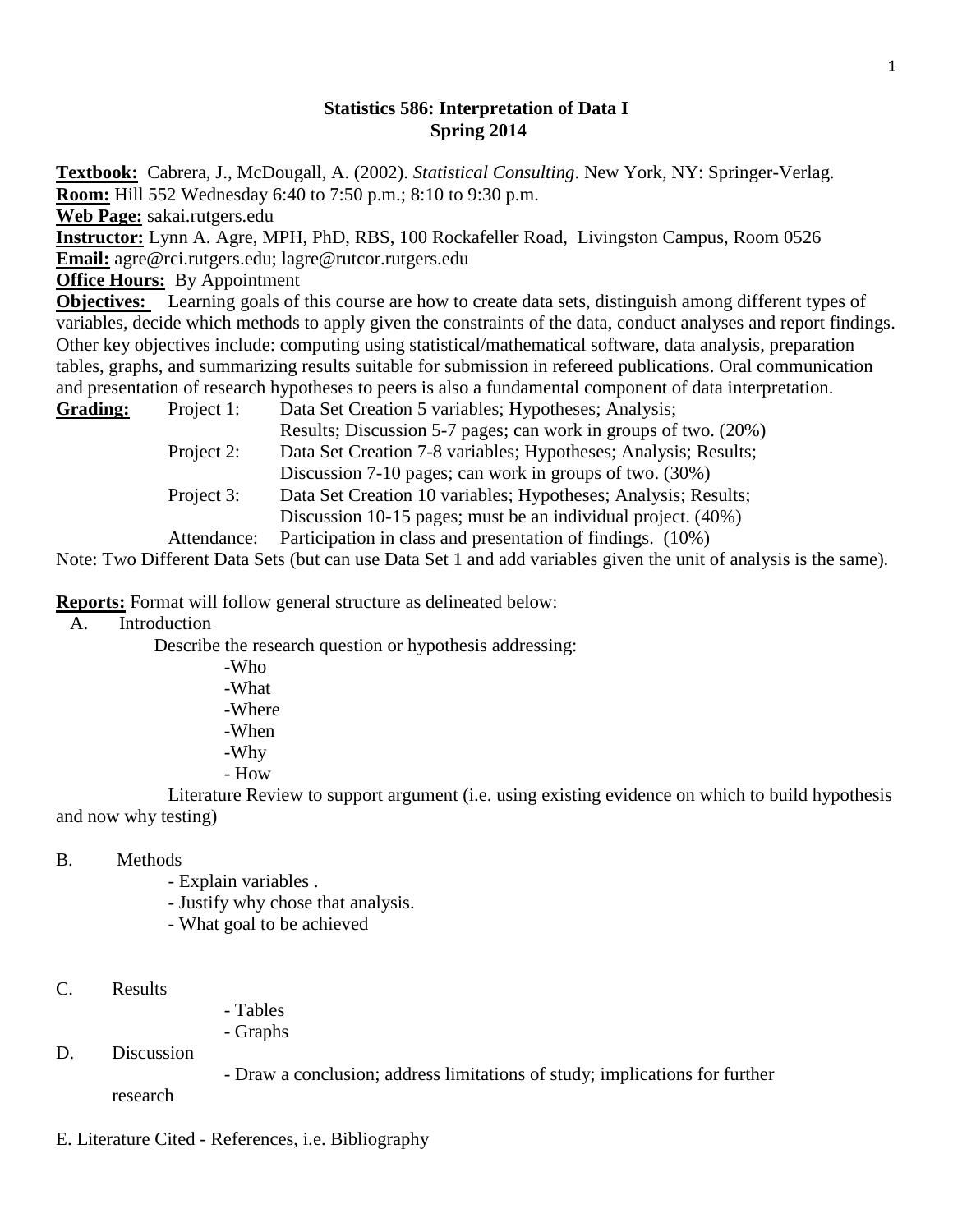| <b>Syllabus</b>   |                                                                       |                 |  |  |
|-------------------|-----------------------------------------------------------------------|-----------------|--|--|
| Date              | <b>Topic</b>                                                          | Location        |  |  |
| January 22, 2014  | <b>Syllabus, Review Statistical Concepts</b>                          | <b>HILL 552</b> |  |  |
|                   | - Chapter 1 - Statistical Consulting and Scientific Method            |                 |  |  |
|                   | - Introduction/Demonstration in R                                     |                 |  |  |
|                   | - Summary Statistics - Mean and Median;                               |                 |  |  |
|                   | Histogram; Box Plot                                                   |                 |  |  |
|                   | - Sample Presentation Data Analysis                                   |                 |  |  |
| January 29, 2014  | <b>Creating Data Sets</b>                                             |                 |  |  |
|                   | Chapter 2- How to Describe Data Results;                              | <b>HILL 552</b> |  |  |
|                   | <b>Exploratory Data Analysis - Univariate Statistics</b>              |                 |  |  |
|                   | <b>Summary Statistics in Graphical Display:</b>                       |                 |  |  |
|                   | - Stem and Leaf Displays                                              |                 |  |  |
|                   | - Shape of Distribution with Q-Q Plots; Histograms;                   |                 |  |  |
|                   | - Standard Deviation                                                  |                 |  |  |
|                   | - Writing up findings and discussion                                  |                 |  |  |
| February 5, 2014  | <b>Assignment Due: Data Set for Project No. 1 Created</b>             | <b>HILL 552</b> |  |  |
|                   | Chapter 3 - Hypothesis Testing and Use of Methodology                 |                 |  |  |
|                   | to Answer Research Questions                                          |                 |  |  |
|                   | Using Measures of Dispersion to make inferences about data            |                 |  |  |
| February 12, 2014 | <b>Assignment Due: Abstract (Summary) for Project No. 1 HILL 552</b>  |                 |  |  |
|                   | Analysis in R                                                         |                 |  |  |
|                   | Chapter 3 - Methodology - Continued                                   |                 |  |  |
|                   | - Box Plots                                                           |                 |  |  |
|                   | - Power Transformations for variance stabilization                    |                 |  |  |
|                   | - Spread vs. Level Plot                                               |                 |  |  |
| February 19, 2014 | <b>Assignment Due: Outline of Analysis for Project No. 1 HILL 552</b> |                 |  |  |
|                   | Chapter 3 - Types of Transformation; When to Apply and                |                 |  |  |
|                   | Why                                                                   |                 |  |  |
| February 26, 2014 | <b>Project No. 1 - Due</b> - Univariate Analysis w/Tables             | <b>HILL 552</b> |  |  |
|                   | <b>Chapter 7 - Bivariate Correlation; Cross-Tabulations</b>           |                 |  |  |
|                   | - Simple Linear Regression;                                           |                 |  |  |
|                   | - Scatter Plots of relationship;                                      |                 |  |  |
|                   | - Least Squares vs. Line Fitting;                                     |                 |  |  |
|                   | Creation of Data Set for Project No. 2                                |                 |  |  |
| March 5, 2014     | <b>Assignment Due: Data Set for Project No. 2 Created</b>             | <b>HILL 552</b> |  |  |
|                   | - ANOVA with two and three groups;<br>- Fitting equations to data;    |                 |  |  |
|                   | - Power Transformations and non-linear fits;                          |                 |  |  |
|                   | - Examining Residuals                                                 |                 |  |  |
| March 12, 2014    | <b>Assignment Due: Abstract (Summary) for Project No. 2 HILL 552</b>  |                 |  |  |
|                   | - Contingency Tables                                                  |                 |  |  |
|                   | - t- test                                                             |                 |  |  |
|                   | -Two-way tables and Chi-Square                                        |                 |  |  |
|                   |                                                                       |                 |  |  |
|                   |                                                                       |                 |  |  |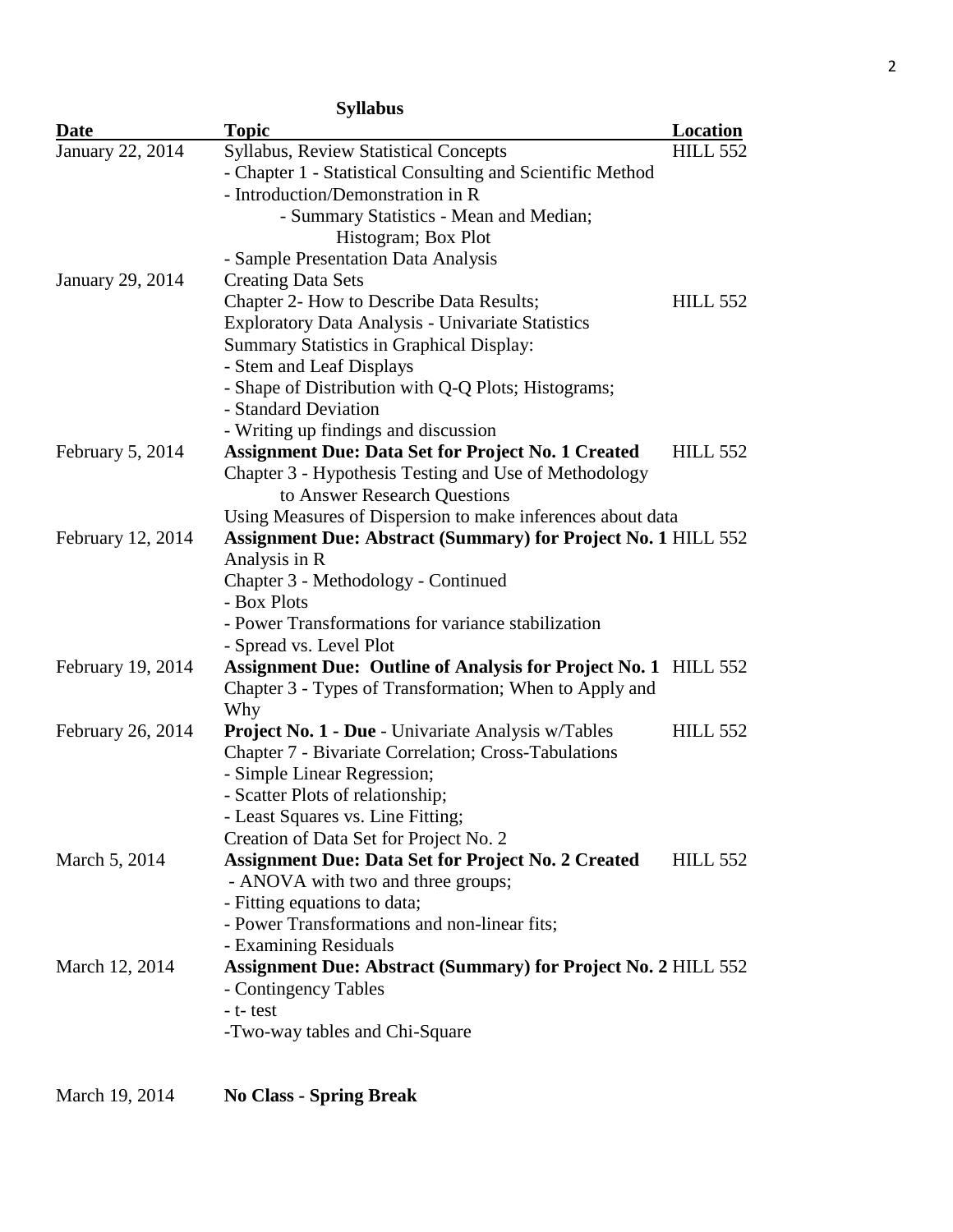| March 26, 2014 | <b>Assignment Due: Outline of Analysis for Project No. 2 HILL 552</b><br>Chapter 7    |                 |
|----------------|---------------------------------------------------------------------------------------|-----------------|
|                | -Linear Models                                                                        |                 |
|                | -Generalized Linear Models                                                            |                 |
|                | -Logistic Regression                                                                  |                 |
|                | -Random Effects Models                                                                |                 |
| April 2, 2014  | Project No. 2 - Due - Bivariate Analysis                                              | <b>HILL 552</b> |
|                | Chapters 8 and 4                                                                      |                 |
|                | -Multivariate Analysis                                                                |                 |
|                | -Data Visualization                                                                   |                 |
|                | -Principal Components Analysis - Factor Analysis<br>-Selection of Factors             |                 |
| April 9, 2014  | <b>Assignment Due: Data Set for Project No. 3 Created</b>                             | <b>HILL 552</b> |
|                | -Rotations                                                                            |                 |
|                | -Discriminant Analysis and Classification Methods                                     |                 |
|                | -Cluster Analysis                                                                     |                 |
| April 16, 2014 | <b>Assignment Due: Abstract (Summary) for Project No. 3 HILL 552</b><br>- Data Mining |                 |
|                | - Using Multivariate Analysis for Variable Reduction                                  |                 |
|                | - Segmentation and Subsetting of Large Data Sets                                      |                 |
|                | - Extracting Information from Large Data Sets                                         |                 |
|                | - Recursive Partitioning and Trees                                                    |                 |
| April 23, 2014 | <b>Assignment Due: Outline of Analysis for Project No. 3</b>                          |                 |
|                | Student Presentations - Final Project - 15 minutes each                               | <b>HILL 552</b> |
|                | Start Time: 6:30 p.m.                                                                 |                 |
| April 30, 2014 | Student Presentations - Final Project - 15 minutes each                               | <b>HILL 552</b> |
|                | Start Time 6:30 p.m.                                                                  |                 |
| May 6-7, 2014  | <b>Reading Days</b>                                                                   |                 |
| May 14, 2014   | Final Project No. 3 - Paper - Due - Univariate; Bivariate;<br><b>Multivariate</b>     |                 |
|                |                                                                                       |                 |